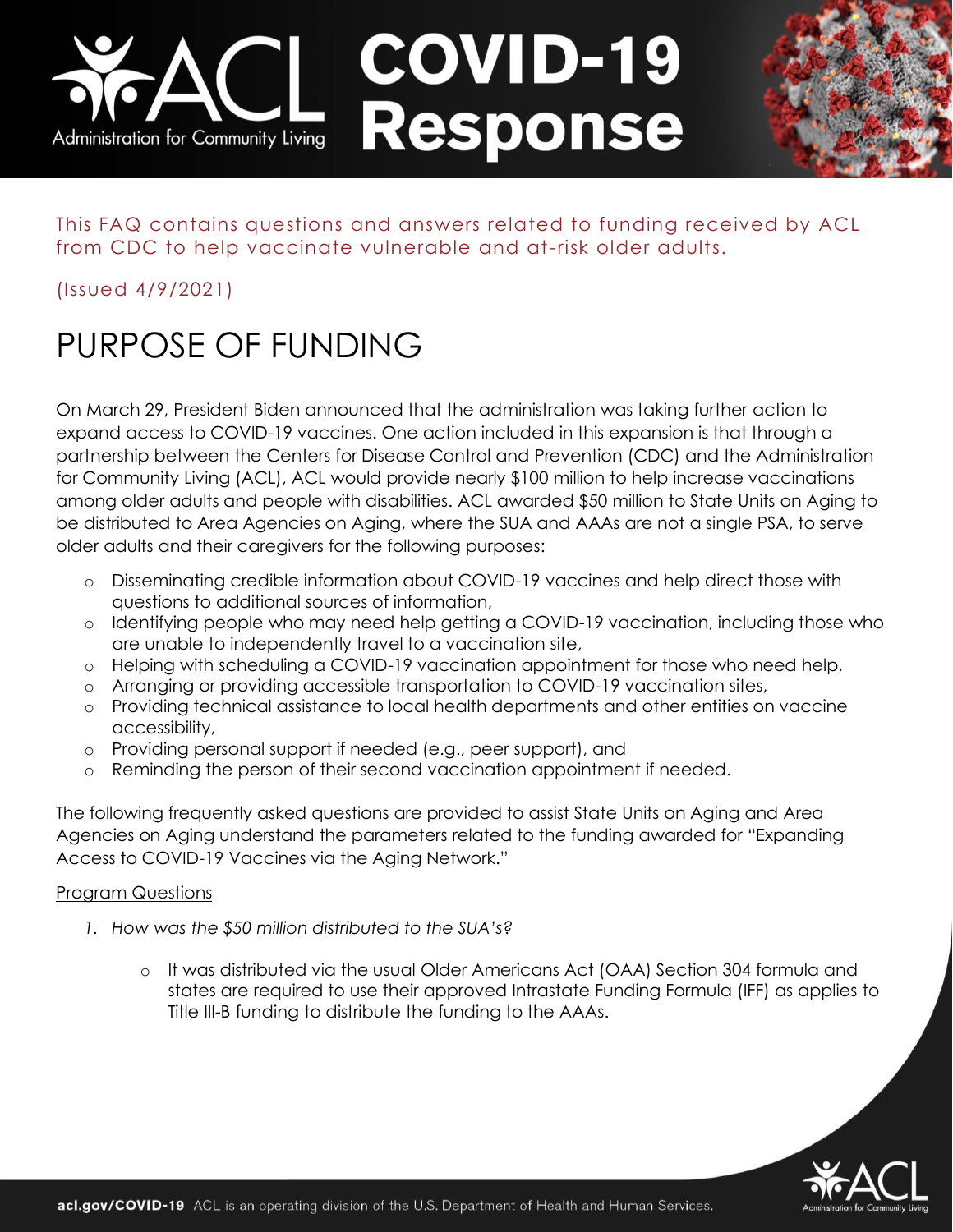- *2. Does the \$50 million include any funding for tribal grantees?* 
	- o No, all the funding was distributed to SUAs. However, SUAs and AAAs are encouraged in their targeting and subaward approaches to serve Native Americans residing in their service areas who need assistance.
- *3. Can the funding coming to the SUAs be utilized for state vaccine information lines?* 
	- o CDC's intent in providing this funding is that it would be provided to local community organizations through the SUAs and AAAs to help increase vaccinations among older adults and their caregivers. Other funding, such as Families First, CARES, the Supplemental 5-HDC5 grant, and funding to be released from the American Rescue Plan Act (ARP), can be used for this purpose.
- *4. Can the funding be used for combatting vaccine hesitancy?* 
	- o Yes, one of the purposes of the funding is for disseminating credible information about COVID-19 vaccines and helping direct those with questions to additional sources of information.
- *5. Can the funding be used to support vaccine equity efforts?*
	- o Yes, the aging network is encouraged to use these funds to address inequity in COVID-19 vaccination access among older adults, family caregivers, and aging network staff and volunteers from communities defined by race, ethnicity, geography, disability, income, sexual orientation, gender identity, and other factors.
- *6. Can the funding be used to provide transportation stipends/vouchers to individuals?*
	- o Yes, arranging or providing accessible transportation to COVID-19 vaccination sites for older adults and their caregivers is an allowable use of funds.
- *7. Can the funding be used to pay for staff to plan and organize these activities, participate in meetings with local public health and other entities, and/or collect and analyze data on COVID-19 vaccination rates of older adults, family caregivers, and aging network staff and volunteers?* 
	- o Yes, paying for staff for these activities is an allowable use of funds.
- *8. Can the funding be used to serve people of any age?*
	- o This funding is intended to be used to serve older adults, family caregivers, and aging network staff and volunteers. Funding should be targeted to serve these populations.

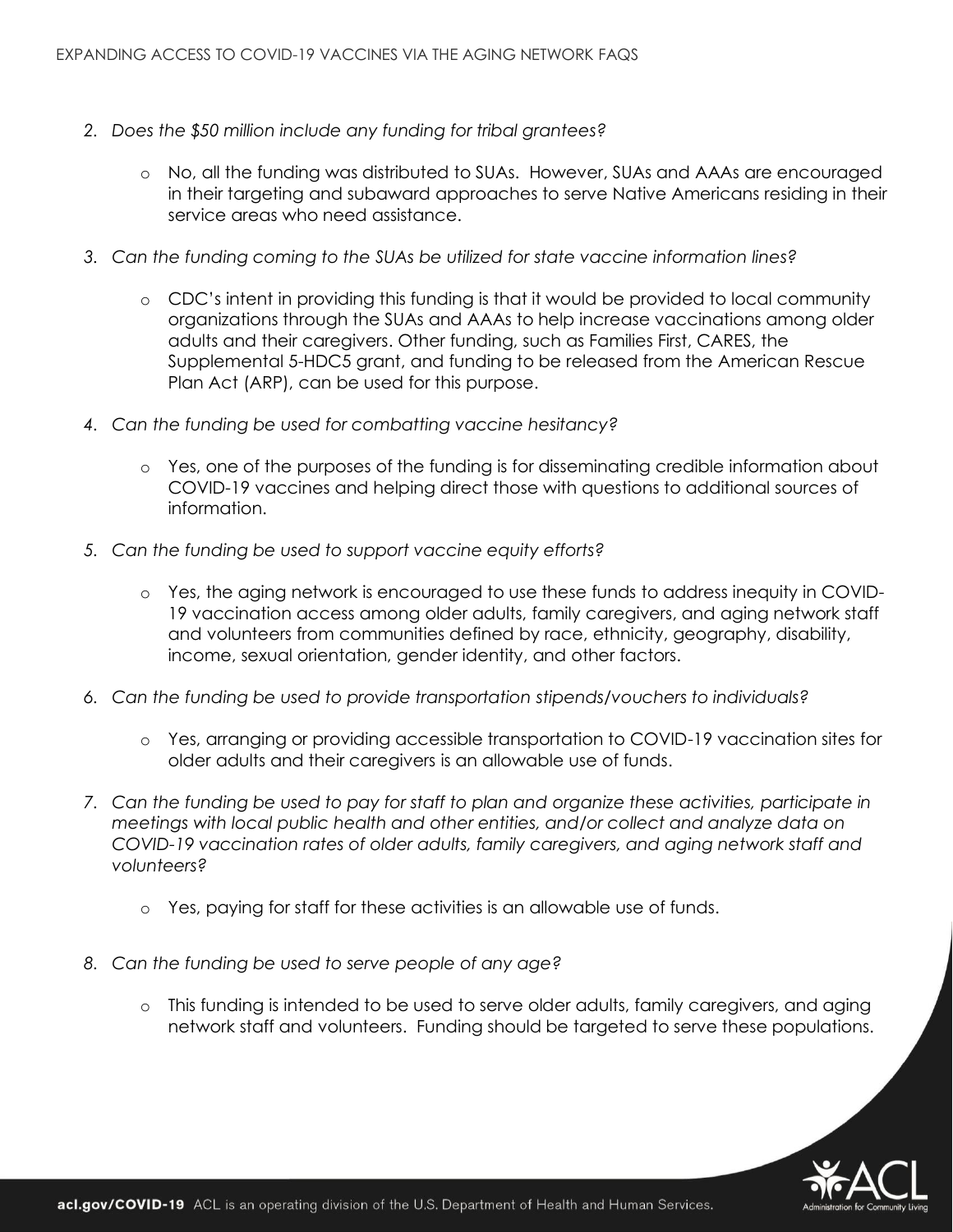### Reporting Requirements

- *1. What data/outcome measures will states need to provide/collect and report to ACL?* 
	- o There are no new specific data elements that need to be collected. However, in states' annual program reporting via the State Program Report we expect additional information in the Section IV.A Narrative portion of the SPR Report related to how the funding was generally utilized. Additional questions and answers related to program reporting can be found at: FAQS - [PROGRAM REPORTING GUIDANCE](https://acl.gov/sites/default/files/common/C19-SPR_HDC5%20updates%20020521_CM%20%28002%29%20January%202021.pdf) – COVID [RESPONSE.](https://acl.gov/sites/default/files/common/C19-SPR_HDC5%20updates%20020521_CM%20%28002%29%20January%202021.pdf)

### Fiscal Policy Questions

- *1. How long do states have to spend the funding?*
	- o The project period for the grant awards is April 1, 2021 through September 30, 2022.
- *2. How should SUAs and AAAs prioritize spending of funding from the various sources such as Expanding Access to COVID-19 Vaccines via the Aging Network, CARES, FY21 appropriations, etc.?* 
	- o ACL does not have a requirement on which funding stream a state should spend first. However, the "Expanding Access to COVID-19 Vaccines via the Aging Network" funding is intended to address the urgent need to assist with vaccine administration. ACL will produce and disseminate an objective chart with timeframes of funding to identify the order in which ACL-administered funds will be expiring and to serve as a reference tool in an ARP Fiscal FAQ document to be developed soon.
- *3. Can states hold back funding from the AAAs to disburse over the course of the project period?* 
	- o This is a limited amount of funding to address the urgent need to increase vaccinations among older adults. Rather than create a new infrastructure to address this urgent need, CDC chose to provide funding to the aging services network which was already providing some assistance with demonstrated capacity to reach a targeted group of older individuals. To fully address this urgent need, it is important to allocate and disburse funding rapidly.
- *4. For the \$50 million in funds for SUAs, will there be any state match required?*
	- o No, there is no Service or Administration match required for the "Expanding Access to COVID-19 Vaccines via the Aging Network" grant*.*
- *5. Is State and Area Plan Administration an allowable expense?*
	- o State Plan and Area Plan administration expenditures are allowable with the "Expanding Access to COVID-19 Vaccines via the Aging Network" grant. To determine allowable amounts for State Plan and Area Plan administration, calculate the

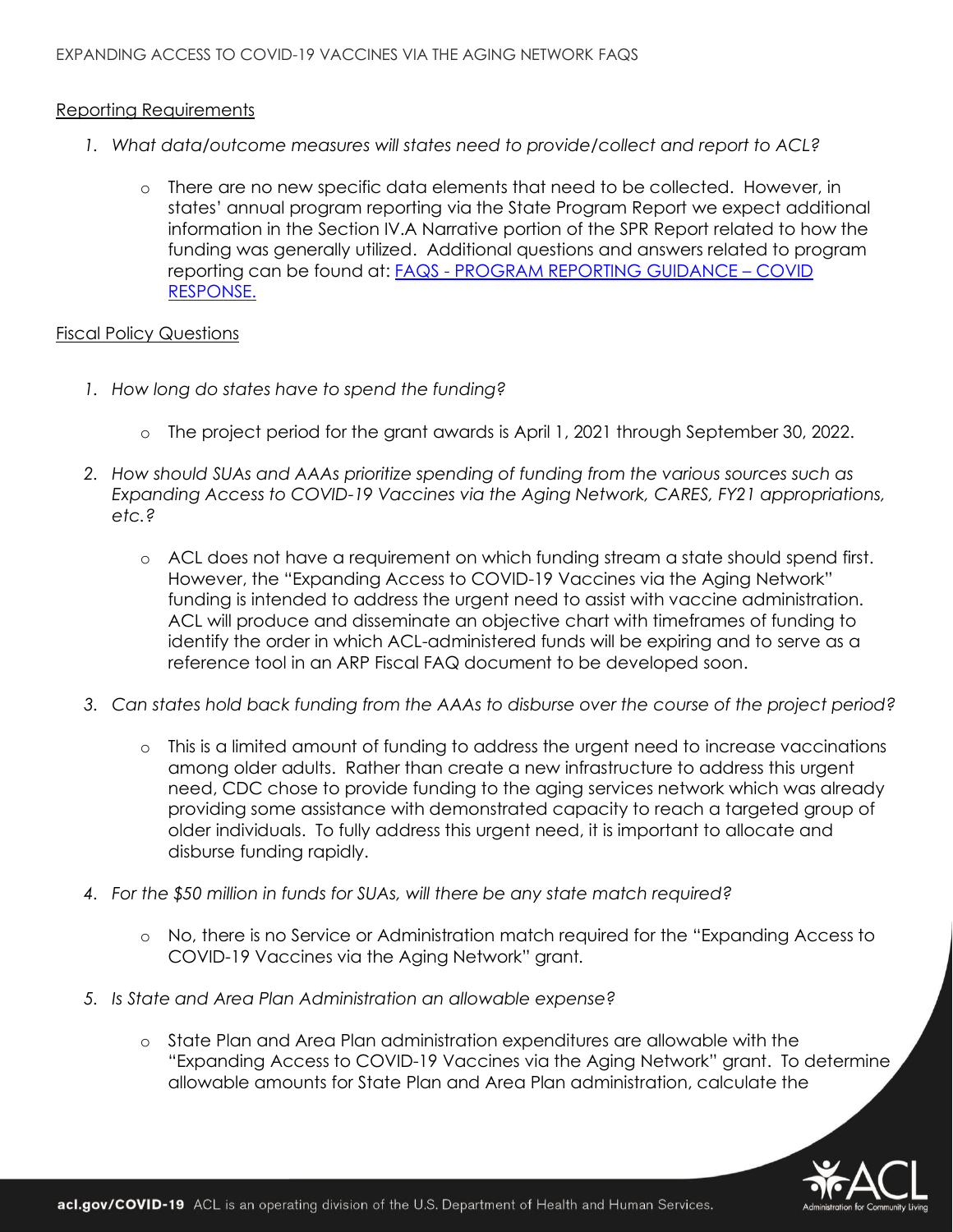cumulative total between the FFY 2021 Title III grants, the Supplemental 5-HDC5 grant, and the "Expanding Access to COVID 19 Vaccines via the Aging Network" grant.

- o Please note the following allowable amounts:
	- i. State Plan: 5% or \$750,000 (OAA as amended in 2020)
		- 1. Calculated as:
			- a. 5% of the cumulative total of all of the regular Title III grants (i.e. 2101XXOASS/CM/HD/PH/FC) plus the Supplemental 5-HDC5 grant (i.e.2101XXHDC5) plus the "Expanding Access to COVID-19 Vaccines via the Aging Network" grant (i.e. 2101XXVAC5)
			- OR
				- b. \$750,000 for States or \$100,000 for Guam, American Samoa, Virgin Islands, Northern Mariana Islands
	- ii. Area Plan Administration: 10%
		- 1. Calculated as:
			- a. 10% of the cumulative total of all of the regular Title III grants (i.e. 2101XXOASS/CM/HD/PH/FC) plus the Supplemental 5-HDC5 grant (i.e.2101XXHDC5) plus the "Expanding Access to COVID-19 Vaccines via the Aging Network" grant (i.e. 2101XXVAC5)
- 6. *Are SUAs able to make transfer*s?
	- o No, transfers are not available. Funds must be expended on allowed activities as noted in the terms and conditions of the NOA and the purposes of funding bullets noted above.
- *7. Will this grant have its own SF-425 (FFR) and SF-425 supplemental forms?*
	- o The grant requires semi-annual SF-425 financial reports. However, the ACL/AOA Title III Supplemental Form to the SF-425 report is not required.
- *8. Must funds be accounted for separately from other COVID supplemental funding?*
	- o Yes, funds are issued under a separate grant award number; therefore, funds must be accounted for separately from the regular issuance of Title III OAA and other COVID supplemental grants. States are required to continue maintaining appropriate records and documentation to support the charges against the Federal awards.